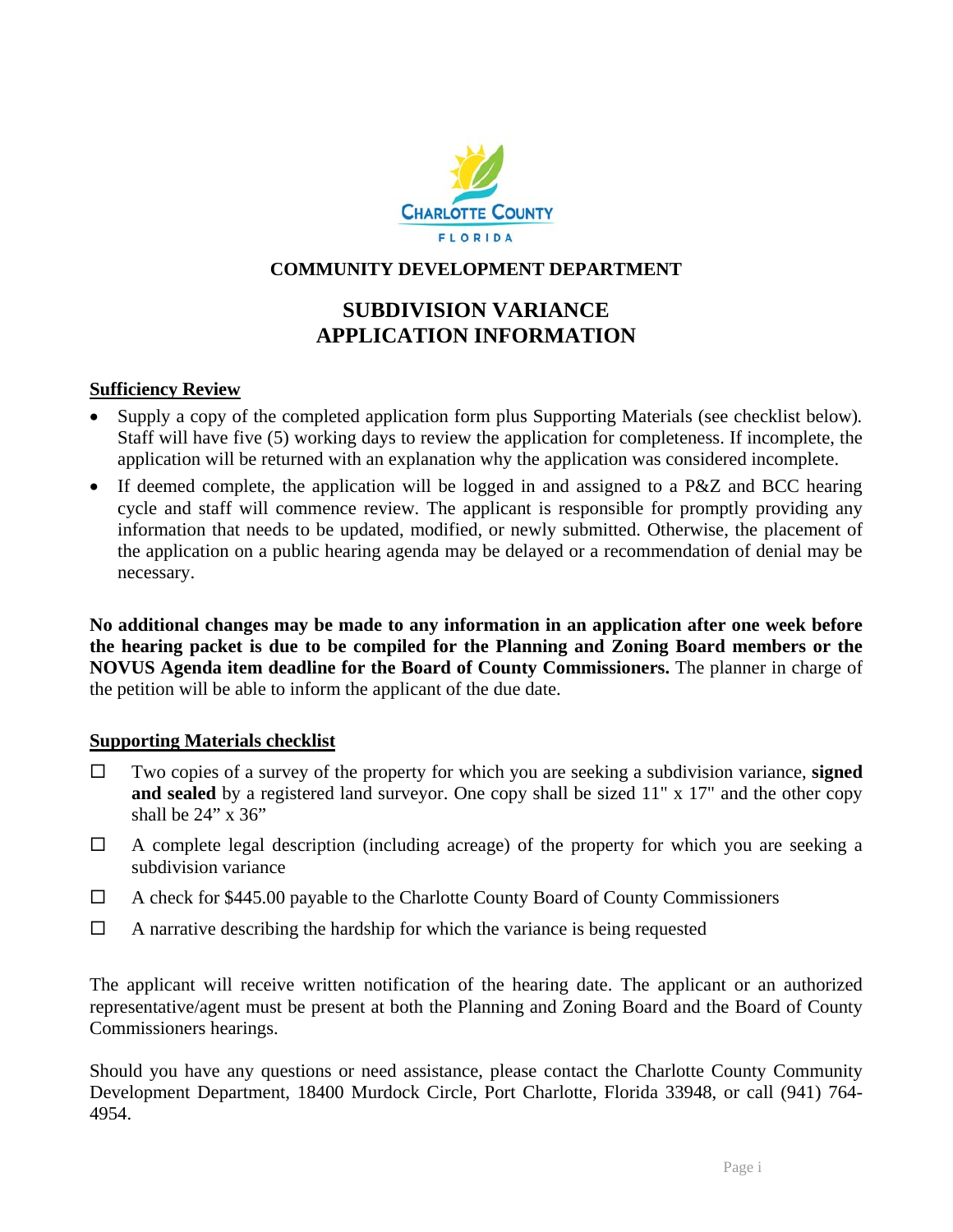

# **COMMUNITY DEVELOPMENT DEPARTMENT SUBDIVISION VARIANCE APPLICATION**

| <b>Date Received:</b> | Date of Log-in:     |
|-----------------------|---------------------|
| <b>Petition #:</b>    |                     |
| <b>Receipt #:</b>     | <b>Amount Paid:</b> |

\_\_\_\_\_\_\_\_\_\_\_\_\_\_\_\_\_\_\_\_\_\_\_\_\_\_\_\_\_\_\_\_\_\_\_\_\_\_\_\_\_\_\_\_\_\_\_\_\_\_\_\_\_\_\_\_\_\_\_\_\_\_\_\_\_\_\_\_\_\_\_\_\_\_\_\_\_\_\_\_\_\_

## **1. Section of the County Subdivision Regulations from which you are seeking a variance:**

#### **2. Parties involved in the application**

| A. Name of Applicant:                                       |        |             |  |  |
|-------------------------------------------------------------|--------|-------------|--|--|
| <b>Mailing Address:</b>                                     |        |             |  |  |
| City:                                                       | State: | Zip Code:   |  |  |
| Phone Number:                                               |        | Fax Number: |  |  |
| <b>Email Address:</b>                                       |        |             |  |  |
| <b>B.</b> Name of Agent:                                    |        |             |  |  |
| <b>Mailing Address:</b>                                     |        |             |  |  |
| City:                                                       | State: | Zip Code:   |  |  |
| Phone Number:                                               |        | Fax Number: |  |  |
| <b>Email Address:</b>                                       |        |             |  |  |
| C. Name of Surveyor:                                        |        |             |  |  |
| <b>Mailing Address:</b>                                     |        |             |  |  |
| City:                                                       | State: | Zip Code:   |  |  |
| Phone Number:                                               |        | Fax Number: |  |  |
| <b>Email Address:</b>                                       |        |             |  |  |
| 4.                                                          |        |             |  |  |
| 5. Future Land Use Map designation of the subject property: |        |             |  |  |

- **6. Are there any other public hearings pending or anticipated for this property? \_\_\_\_\_**
- **7. Has a public hearing been held for this property within the last six months? \_\_\_\_\_**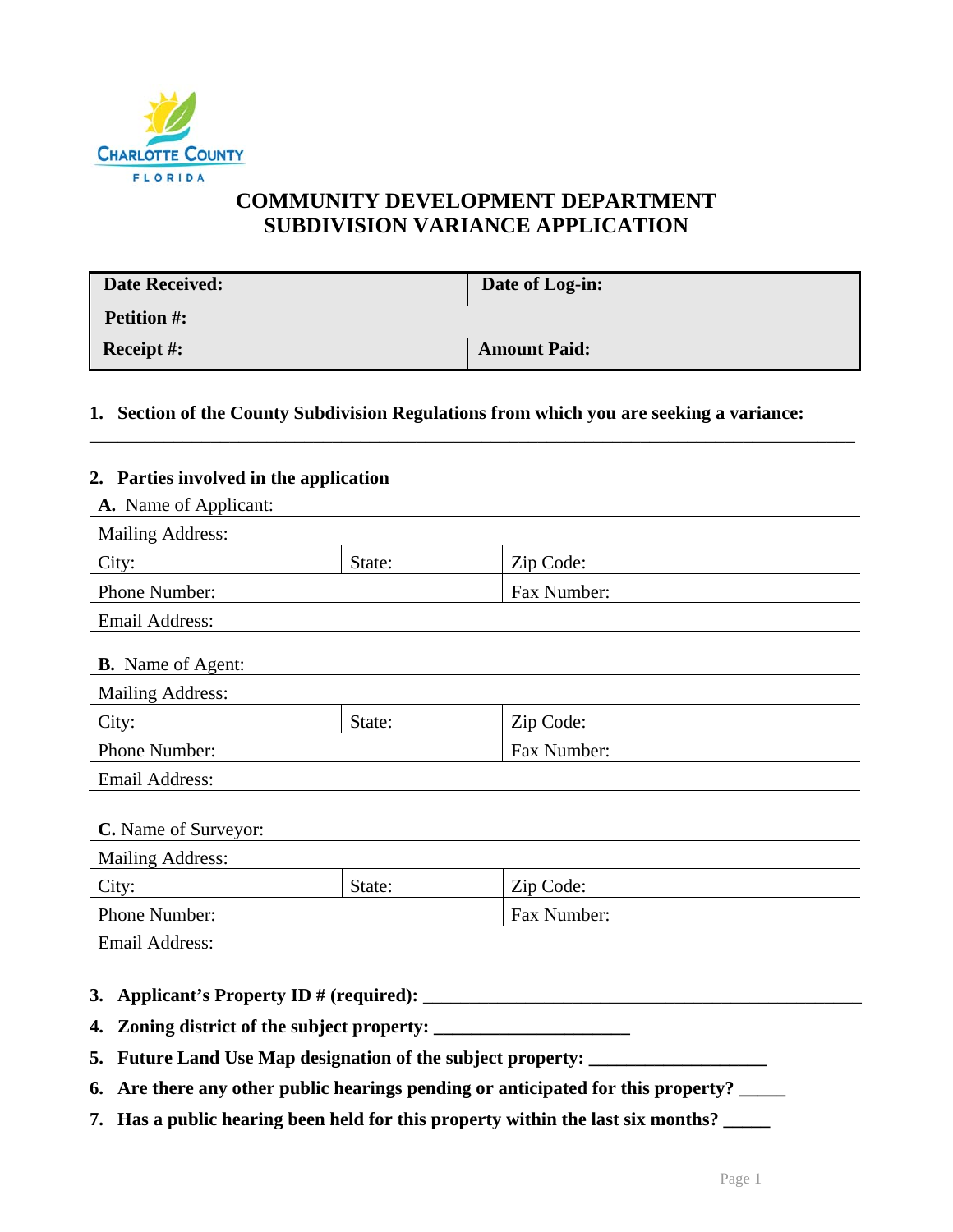- 8. Is this request the result of a violation notice? \_\_\_\_\_ If yes, in whose name was the violation served?
- 9. Are there any existing structures located on the subject property? \_\_\_\_\_ If yes, what type of construction are they, and what is the current use of the structures?
- 10. Total acreage of the subject property: \_\_\_\_\_\_\_\_\_\_\_\_\_\_\_
- 11. Commission District: \_\_\_\_\_
- 12. Purpose of request:

13. Describe the hardship that may qualify your request for a Subdivision Variance: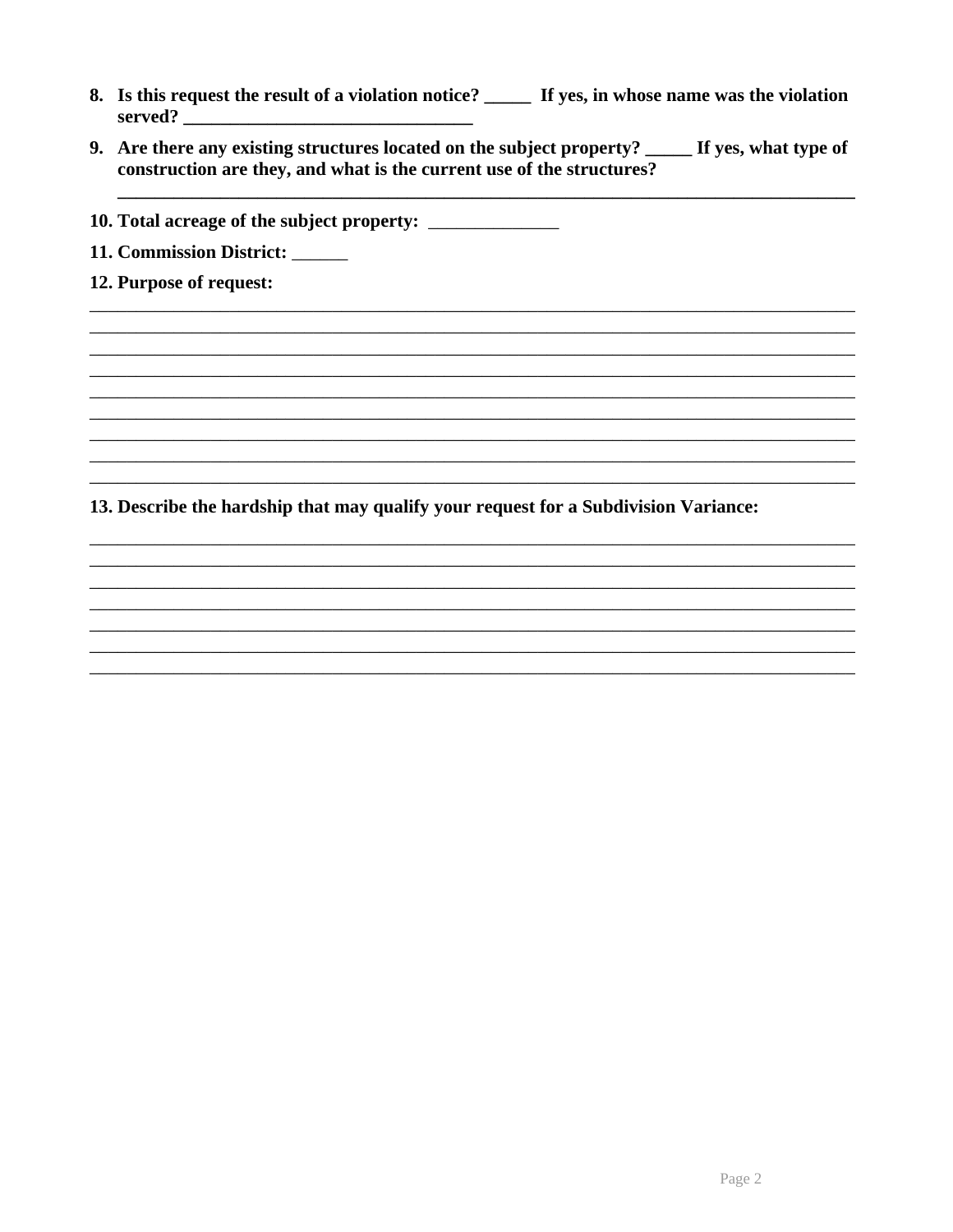# **AFFIDAVIT**

**I, the undersigned, being first duly sworn, depose and say that I am the applicant or agent for this Subdivision Variance and that data and other supplementary matter attached to and made part of the application are honest and true to the best of my knowledge.** 

STATE OF \_\_\_\_\_\_\_\_\_\_\_\_\_\_\_\_\_\_\_, COUNTY OF \_\_\_\_\_\_\_\_\_\_\_\_\_\_\_\_\_ The foregoing instrument was acknowledged before me this  $\_\_\_\_$  day of  $\_\_\_\_\_$ , 20  $\_\_\_\_$ by \_\_\_\_\_\_\_\_\_\_\_\_\_\_\_\_\_\_\_\_\_\_\_\_\_\_\_\_\_\_\_\_\_\_ who is personally known to me or has/have produced \_\_\_\_\_\_\_\_\_\_\_\_\_\_\_\_\_\_\_\_\_\_\_\_\_\_\_\_\_\_ as identification and who did/did not take an oath.  $\overline{\phantom{a}}$ 

| Notary Public Signature         | Signature of Applicant/Agent         |
|---------------------------------|--------------------------------------|
| <b>Notary Printed Signature</b> | Printed Signature of Applicant/Agent |
| Title                           | Address                              |
| <b>Commission Code</b>          | City, State, Zip                     |
|                                 | <b>Telephone Number</b>              |